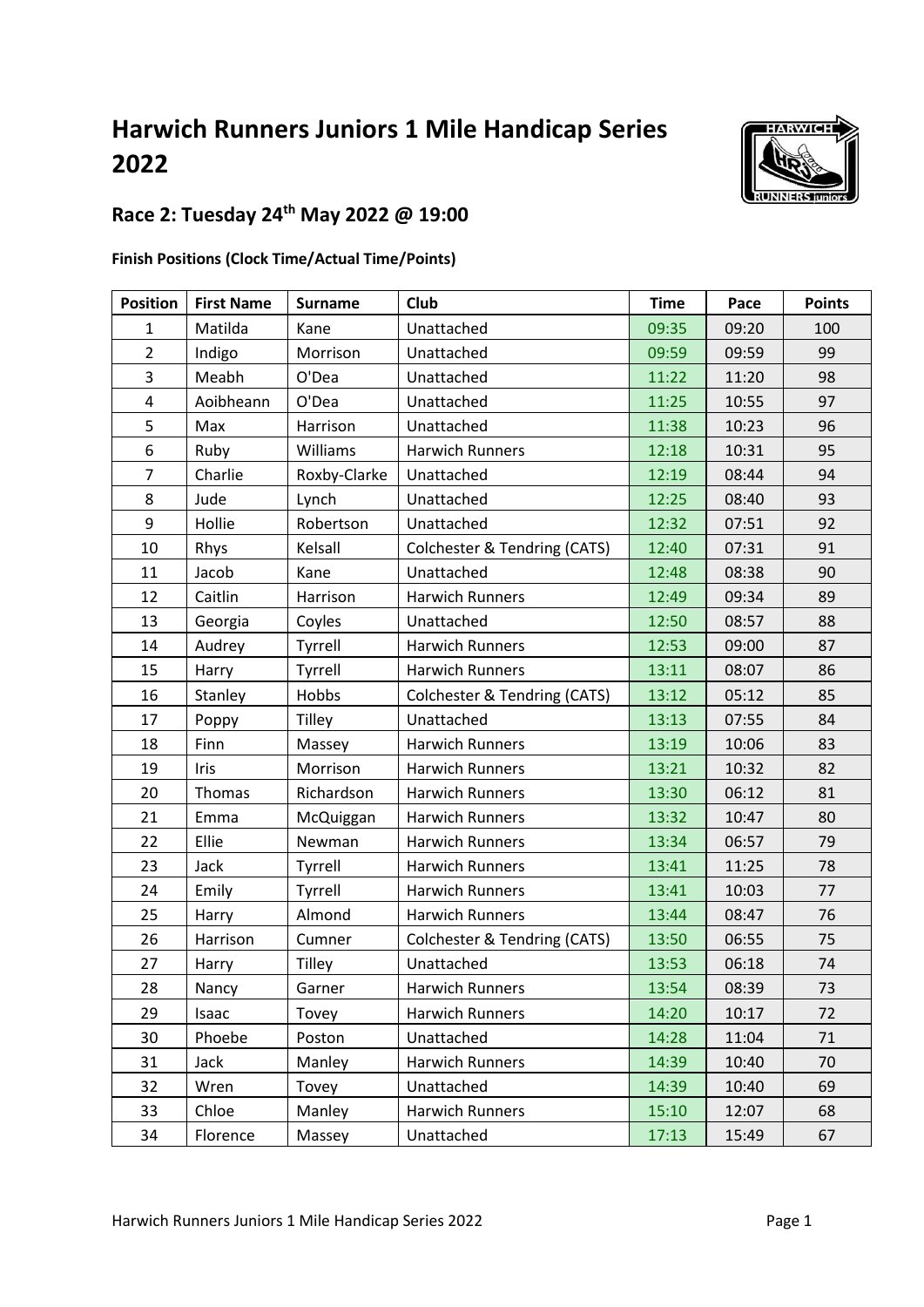#### **Pace Positions (minute/mile pace)**

| <b>Position</b> | <b>First Name</b> | <b>Surname</b> | Club                         | <b>Time</b> | Pace  |
|-----------------|-------------------|----------------|------------------------------|-------------|-------|
| $\mathbf{1}$    | Stanley           | Hobbs          | Colchester & Tendring (CATS) | 13:12       | 05:12 |
| $\overline{2}$  | Thomas            | Richardson     | <b>Harwich Runners</b>       | 13:30       | 06:12 |
| 3               | Harry             | <b>Tilley</b>  | Unattached                   | 13:53       | 06:18 |
| 4               | Harrison          | Cumner         | Colchester & Tendring (CATS) | 13:50       | 06:55 |
| 5               | Ellie             | Newman         | <b>Harwich Runners</b>       | 13:34       | 06:57 |
| 6               | Rhys              | Kelsall        | Colchester & Tendring (CATS) | 12:40       | 07:31 |
| $\overline{7}$  | Hollie            | Robertson      | Unattached                   | 12:32       | 07:51 |
| 8               | Poppy             | <b>Tilley</b>  | Unattached                   | 13:13       | 07:55 |
| 9               | Harry             | Tyrrell        | <b>Harwich Runners</b>       | 13:11       | 08:07 |
| 10              | Jacob             | Kane           | Unattached                   | 12:48       | 08:38 |
| 11              | Nancy             | Garner         | <b>Harwich Runners</b>       | 13:54       | 08:39 |
| 12              | Jude              | Lynch          | Unattached                   | 12:25       | 08:40 |
| 13              | Charlie           | Roxby-Clarke   | Unattached                   | 12:19       | 08:44 |
| 14              | Harry             | Almond         | <b>Harwich Runners</b>       | 13:44       | 08:47 |
| 15              | Georgia           | Coyles         | Unattached                   | 12:50       | 08:57 |
| 16              | Audrey            | Tyrrell        | <b>Harwich Runners</b>       | 12:53       | 09:00 |
| 17              | Matilda           | Kane           | Unattached                   | 09:35       | 09:20 |
| 18              | Caitlin           | Harrison       | <b>Harwich Runners</b>       | 12:49       | 09:34 |
| 19              | Indigo            | Morrison       | Unattached                   | 09:59       | 09:59 |
| 20              | Emily             | Tyrrell        | <b>Harwich Runners</b>       | 13:41       | 10:03 |
| 21              | Finn              | Massey         | Harwich Runners              | 13:19       | 10:06 |
| 22              | Isaac             | Tovey          | Harwich Runners              | 14:20       | 10:17 |
| 23              | Max               | Harrison       | Unattached                   | 11:38       | 10:23 |
| 24              | Ruby              | Williams       | <b>Harwich Runners</b>       | 12:18       | 10:31 |
| 25              | Iris              | Morrison       | Harwich Runners              | 13:21       | 10:32 |
| 26              | Wren              | Tovey          | Unattached                   | 14:39       | 10:40 |
| 27              | Jack              | Manley         | Harwich Runners              | 14:39       | 10:40 |
| 28              | Emma              | McQuiggan      | Harwich Runners              | 13:32       | 10:47 |
| 29              | Aoibheann         | O'Dea          | Unattached                   | 11:25       | 10:55 |
| 30              | Phoebe            | Poston         | Unattached                   | 14:28       | 11:04 |
| 31              | Meabh             | O'Dea          | Unattached                   | 11:22       | 11:20 |
| 32              | Jack              | Tyrrell        | Harwich Runners              | 13:41       | 11:25 |
| 33              | Chloe             | Manley         | Harwich Runners              | 15:10       | 12:07 |
| 34              | Florence          | Massey         | Unattached                   | 17:13       | 15:49 |

Note: Handicaps will be revised, based on the first two race performances, for the 3<sup>rd</sup> and subsequent races in the series.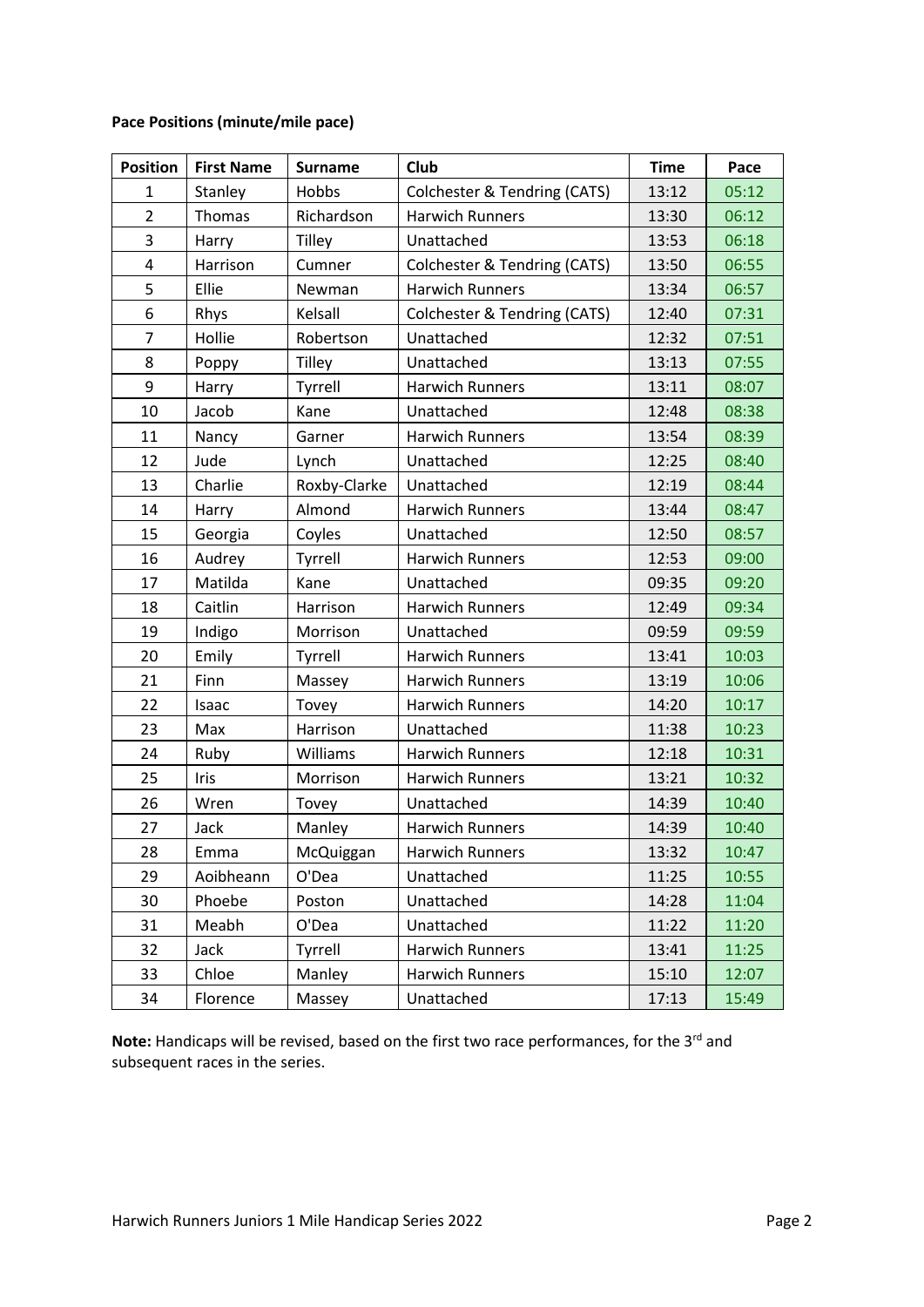| <b>First Name</b> | <b>Surname</b> | Time $3/5$ | Pace 3/5 | <b>Time 24/5</b> | Pace 24/5 | <b>Diff</b> |
|-------------------|----------------|------------|----------|------------------|-----------|-------------|
| Emma              | McQuiggan      | 17:39      | 14:09    | 13:32            | 10:47     | $-03:22$    |
| Meabh             | O'Dea          | 14:17      | 13:13    | 11:22            | 11:20     | $-01:53$    |
| Aoibheann         | O'Dea          | 14:15      | 12:45    | 11:25            | 10:55     | $-01:50$    |
| Ruby              | Williams       | 13:13      | 11:28    | 12:18            | 10:31     | $-00:57$    |
| Charlie           | Roxby-Clarke   | 11:04      | 09:40    | 12:19            | 08:44     | $-00:56$    |
| Hollie            | Robertson      | 11:17      | 08:34    | 12:32            | 07:51     | $-00:43$    |
| Rhys              | Kelsall        | 14:36      | 08:06    | 12:40            | 07:31     | $-00:35$    |
| Georgia           | Coyles         | 10:52      | 09:22    | 12:50            | 08:57     | $-00:25$    |
| Audrey            | Tyrrell        | 13:37      | 09:22    | 12:53            | 09:00     | $-00:22$    |
| Harry             | Tyrrell        | 13:11      | 08:11    | 13:11            | 08:07     | $-00:04$    |
| Poppy             | Tilley         | 10:35      | 07:57    | 13:13            | 07:55     | $-00:02$    |
| Finn              | Massey         | 13:02      | 10:02    | 13:19            | 10:06     | 00:04       |
| <b>Iris</b>       | Morrison       | 12:56      | 10:26    | 13:21            | 10:32     | 00:06       |
| Thomas            | Richardson     | 13:42      | 05:57    | 13:30            | 06:12     | 00:15       |
| Ellie             | Newman         | 13:23      | 06:38    | 13:34            | 06:57     | 00:19       |
| Emily             | Tyrrell        | 10:41      | 09:37    | 13:41            | 10:03     | 00:26       |
| Jack              | Tyrrell        | 13:19      | 10:59    | 13:41            | 11:25     | 00:26       |
| Harry             | Almond         | 14:03      | 08:18    | 13:44            | 08:47     | 00:29       |
| Harrison          | Cumner         | 13:35      | 06:20    | 13:50            | 06:55     | 00:35       |
| Harry             | Tilley         | 13:52      | 05:40    | 13:53            | 06:18     | 00:38       |
| Nancy             | Garner         | 13:15      | 08:00    | 13:54            | 08:39     | 00:39       |
| Isaac             | Tovey          | 13:42      | 09:12    | 14:20            | 10:17     | 01:05       |
| Phoebe            | Poston         | 09:51      | 09:51    | 14:28            | 11:04     | 01:13       |
| Wren              | Tovey          | 10:20      | 09:16    | 14:39            | 10:40     | 01:24       |
| Jack              | Manley         | 13:31      | 09:16    | 14:39            | 10:40     | 01:24       |
| Chloe             | Manley         | 12:12      | 10:12    | 15:10            | 12:07     | 01:55       |
| Florence          | Massey         | 12:36      | 11:51    | 17:13            | 15:49     | 03:58       |

### **Pace Differences (Fastest/Slowest Races)**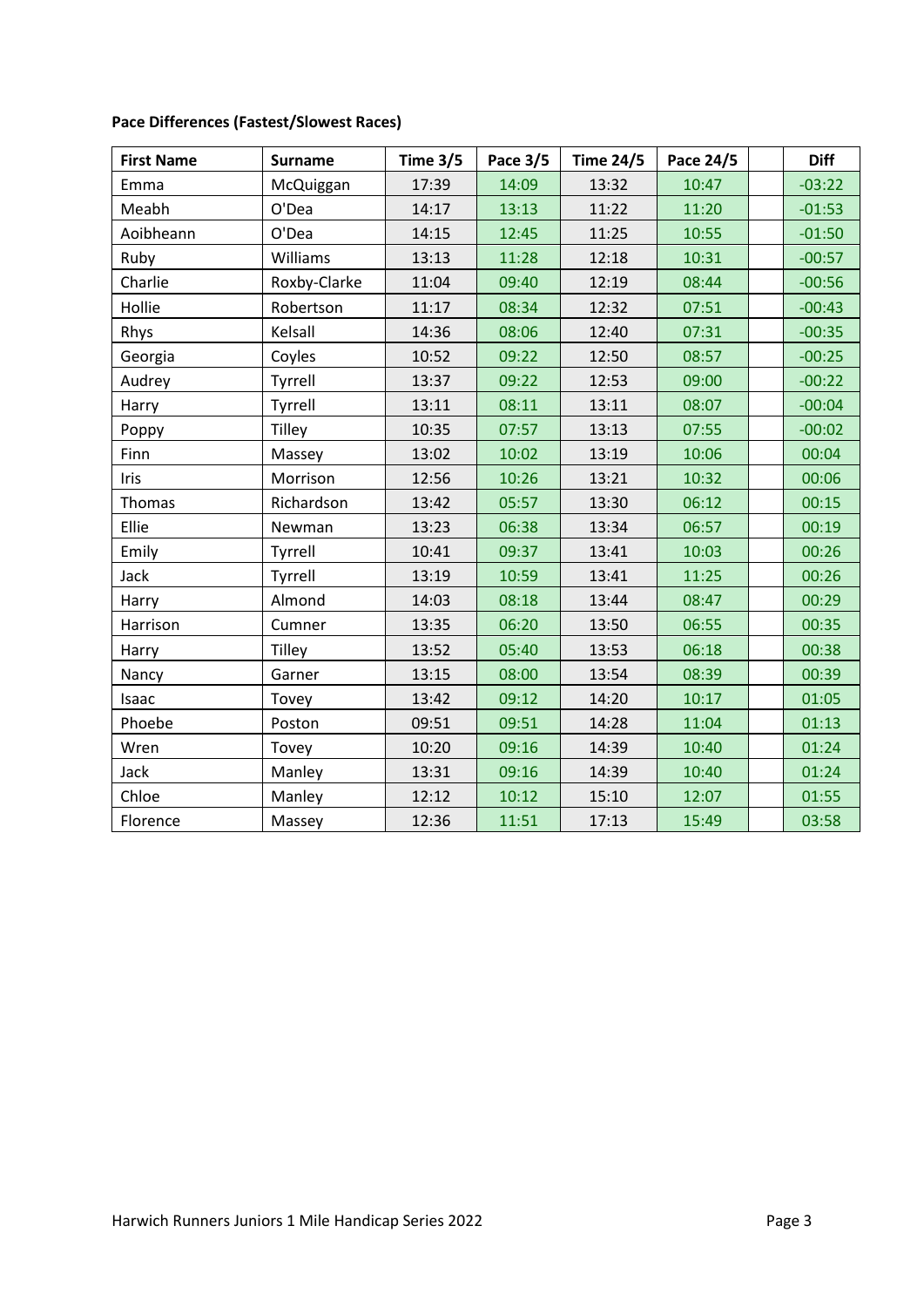#### **Points Totals (Highest 4 Points Score to Count)**

| <b>First Name</b> | Surname      | Points 3/5 | Points 24/5 | <b>Totals</b> |
|-------------------|--------------|------------|-------------|---------------|
| Charlie           | Roxby-Clarke | 95         | 94          | 189           |
| Hollie            | Robertson    | 94         | 92          | 186           |
| Georgia           | Coyles       | 96         | 88          | 184           |
| Poppy             | Tilley       | 98         | 84          | 182           |
| Ruby              | Williams     | 83         | 95          | 178           |
| Emily             | Tyrrell      | 97         | 77          | 174           |
| Phoebe            | Poston       | 100        | 71          | 171           |
| Harry             | Tyrrell      | 85         | 86          | 171           |
| Iris              | Morrison     | 87         | 82          | 169           |
| Finn              | Massey       | 86         | 83          | 169           |
| Aoibheann         | O'Dea        | 72         | 97          | 169           |
| Meabh             | O'Dea        | 71         | 98          | 169           |
| Wren              | Tovey        | 99         | 69          | 168           |
| Audrey            | Tyrrell      | 77         | 87          | 164           |
| Chloe             | Manley       | 92         | 68          | 160           |
| Rhys              | Kelsall      | 69         | 91          | 160           |
| Jack              | Tyrrell      | 81         | 78          | 159           |
| Ellie             | Newman       | 80         | 79          | 159           |
| Florence          | Massey       | 90         | 67          | 157           |
| Thomas            | Richardson   | 75         | 81          | 156           |
| Nancy             | Garner       | 82         | 73          | 155           |
| Harrison          | Cumner       | 78         | 75          | 153           |
| Jack              | Manley       | 79         | 70          | 149           |
| Harry             | Almond       | 73         | 76          | 149           |
| Isaac             | Tovey        | 76         | 72          | 148           |
| Harry             | Tilley       | 74         | 74          | 148           |
| Emma              | McQuiggan    | 67         | 80          | 147           |
| Matilda           | Kane         |            | 100         | 100           |
| Indigo            | Morrison     |            | 99          | 99            |
| Max               | Harrison     |            | 96          | 96            |
| Lliam             | Peros        | 93         |             | 93            |
| Jude              | Lynch        |            | 93          | 93            |
| Alliana           | Peros        | 91         |             | 91            |
| Jacob             | Kane         |            | 90          | 90            |

Harwich Runners Juniors 1 Mile Handicap Series 2022 **Page 4** Page 4